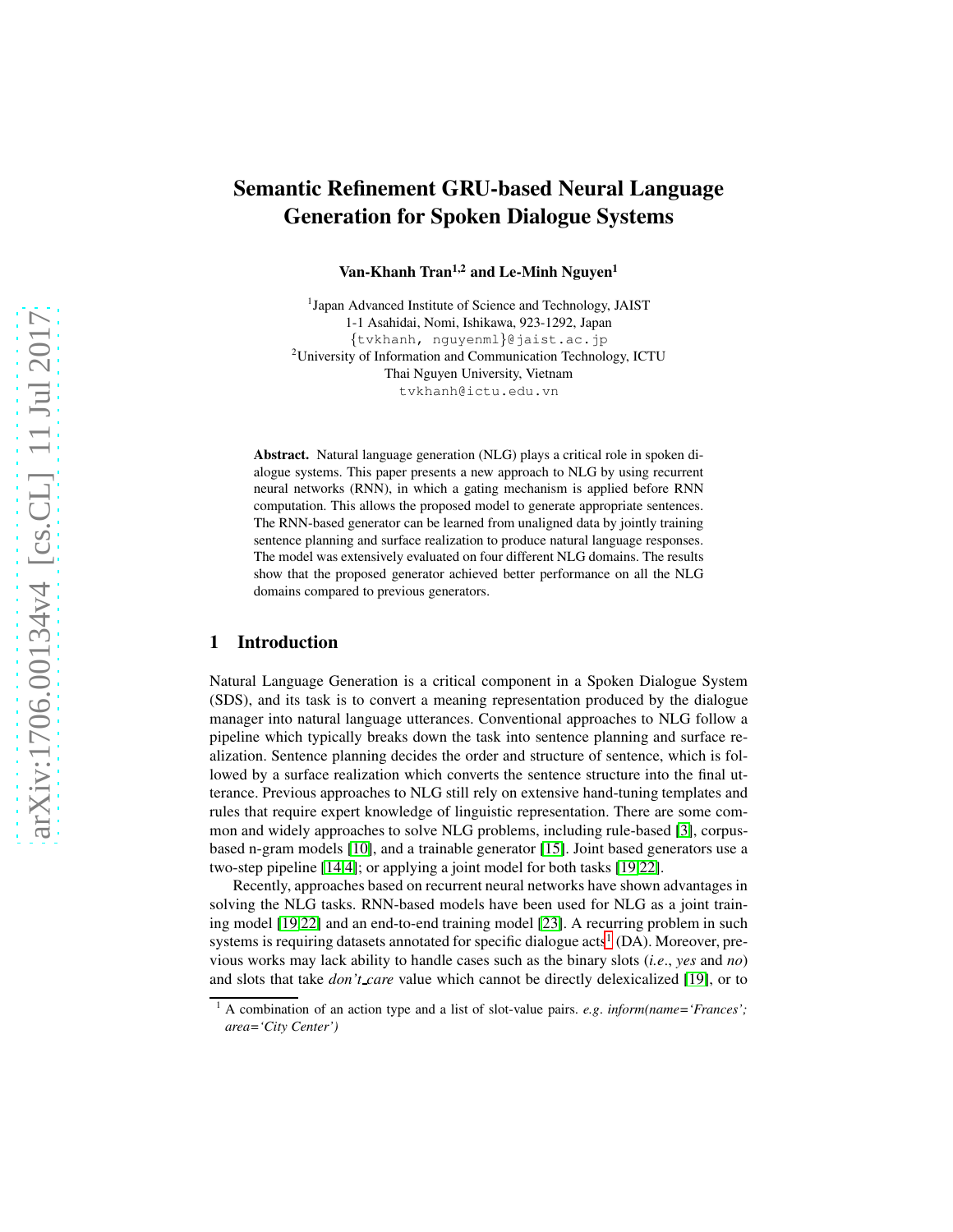generalize to unseen domains [\[22\]](#page-11-2). Furthermore, a problem of the current generators is that the generators produce the next token based on the information from the forward context, whereas the sentence may depend on the backward context. As a result, the generators tend to generate nonsensical utterances.

We propose a statistical NLG based on a gating mechanism on a GRU model, in which the gating mechanism is applied before RNN computation. The proposed model can learn from unaligned data by jointly training the sentence planning and surface realization to generate required sentences. We found that the proposed model can produce sentences in a more correct oder than the existing models. The previous RNN-based generators may have lack of consideration about the order of slot-value pairs during generation. For example, given a DA with pattern: *Compare*(name=*A*, property1=*a1*, property2= $a2$ , name= $B$ , property1= $b1$ , property2= $b2$ ). The pattern for correct utterances can be: [*A-a1-a2, B-b1-b2*], [*A-a2-a1, B-b2-b1*], [*B-b1-b2, A-a1-a2*], [*B-b1-b2, A-a2-a1*]. Therefore, a generated utterance: "The *A* has *a1* and *b1* properties, while the *B* has *a2* and *b2* properties" is an incorrect utterance, in which *b1* and *a2* properties were generated in wrong order. This occasionally leads to inadequate sentences.

We assessed the proposed generators on varied NLG domains, in which the results showed that our proposed method outperforms the previous methods in terms of BLEU [\[11\]](#page-10-4) and slot error rate ERR [\[22\]](#page-11-2) scores. To summary, we make three contributions in this study where we: (i) propose two semantic refinement RNN-based models, in which a gating mechanism is applied before computational RNN to refine the original inputs, (ii) conduct extensively experiments on four NLG domains, and (iii) analyze the effectiveness of the proposed models on ability to handle the undelexicalized tokens, and to generalize to unseen domain when limited amount of in-domain data was fed.

### 2 Related Work

Conventional approaches to NLG traditionally split the task into two subtasks: sentence planning and surface realization. Sentence planning deals with mapping of the input semantic symbols onto a linguistic structure, *e.g*., a tree-like or a template structure. The surface realization then converts the structure into an appropriate sentence [\[15\]](#page-11-0). Despite their success and wide use in solving NLG problems, these traditional methods still rely on the handcrafted rule-based generators or rerankers. The authors in [\[10\]](#page-10-1) proposed a class-based n-gram language model (LM) generator which can learn to generate the sentences for a given DA and then select the best sentences using a rule-based reranker. Some of the limitation of the class-based LMs were addressed in [\[13\]](#page-10-5) by proposing a method based on a syntactic dependency tree. A phrase-based generator based on factored LMs was introduced in [\[8\]](#page-10-6), which can learn from a semantically aligned corpus.

Recently, RNNs-based approaches have shown promising performance in the NLG domain. The authors in [\[6](#page-10-7)[,17\]](#page-11-4) used RNNs in a multi-modal setting to generate captions for images, while a generator using RNNs to create Chinese poetry was also proposed in [\[24\]](#page-11-5). The authors in [\[7\]](#page-10-8) encoded an unstructured textual knowledge source along with previous responses and context to produce a response for technical support queries. For task-oriented dialogue systems, a combination of a forward RNN generator, a CNN reranker, and a backward RNN reranker was proposed in [\[19\]](#page-11-1) to generate utterances.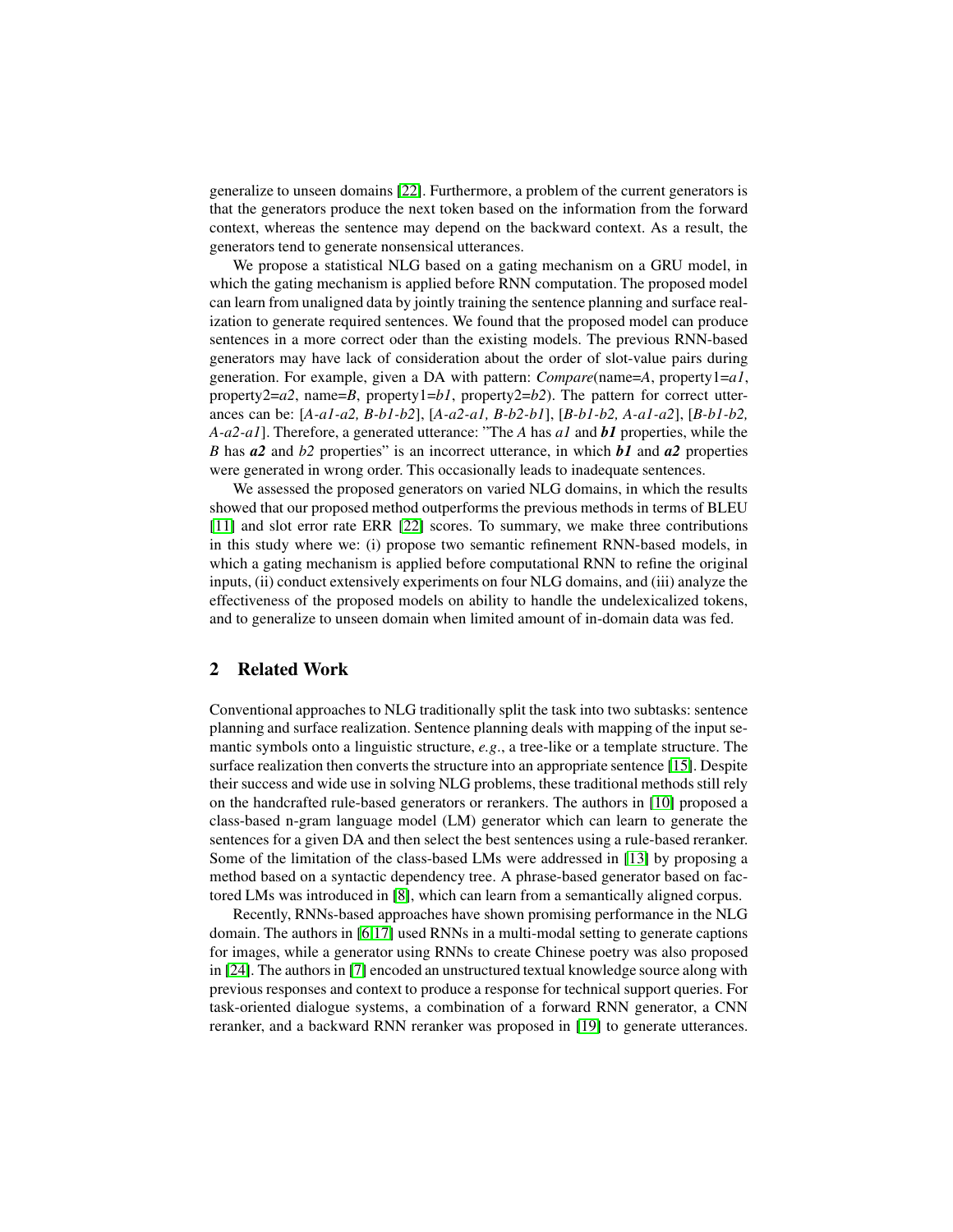A semantically conditioned-based Long Short-Term Memory (LSTM) generator was introduced in [\[22\]](#page-11-2), which proposed a control "*reading*" gate to the traditional LSTM cell and can learn the gating mechanism and language model jointly. A recurring problem in such systems is the lack of sufficient domain-specific annotated data.

# 3 Recurrent Neural Language Generator

The recurrent language generator proposed in this paper based on a RNN language model [\[9\]](#page-10-9), which consists of three layers: an input layer, a hidden layer and an output layer. The input to the network at each time step t is a 1-hot encoding  $w_t$  of a token<sup>[2](#page-2-0)</sup>  $w_t$ which is conditioned on a recurrent hidden layer  $\mathbf{h}_t$ . The output layer  $\mathbf{y}_t$  represents the probability distribution of the next token given previous token  $w_t$  and hidden  $h_t$ . We can sample from this conditional distribution to obtain the next token in a generated string, and feed it as the next input to the generator. This process finishes when a stop sign is generated [\[6\]](#page-10-7), or some constraint are reached [\[24\]](#page-11-5). The network can generate a sequence of tokens which can be lexicalized<sup>[3](#page-6-0)</sup> to form the required utterance. Moreover, in order to ensure that the generated utterance represents the intended meaning of the given DA, the generator is further conditioned on a vector z, a 1-hot vector representation of DA. Inspired by work in [\[18\]](#page-11-6), we propose an intuition: *Gating before computation*, in which we add gating mechanism before the RNN computation to semantically refine the input tokens. The following sections present two proposed Semantic Refinement (SR) gating based RNN generators.

#### 3.1 SRGRU-BASE

In this model, instead of feeding an input token  $w_t$  to the RNN model at each time step  $t$ , the input token is filtered by a semantic gate which is computed as follows:

<span id="page-2-1"></span>
$$
\mathbf{d}_t = \sigma(\mathbf{W}_{dz}\mathbf{z})
$$
  

$$
\mathbf{x}_t = \mathbf{d}_t \odot \mathbf{w}_t
$$
 (1)

where:  $W_{dz}$  is a trained matrix to project the given DA representation into the word embedding space, and  $x_t$  is new input. Here  $W_{dz}$  plays a role of sentence planning since it can directly capture which DA features are useful during the generation to encode the input information. The  $\odot$  element-wise multiplication plays a part in wordlevel matching which learns not only the vector similarity, but also preserve information about the two vectors.  $\mathbf{d}_t$  is called a *refinement* gate since the input tokens are refined by the DA information. As a result, we can represent the whole input sentence based on these refined inputs using RNN model.

In this study, we use GRU, which was recently proposed in [\[2\]](#page-10-10), instead of LSTM as building computational block for RNN, which is formulated as follows:

 $2$  Input texts are delexicalized in which slot values are replaced by its corresponding slot tokens.

<span id="page-2-0"></span><sup>&</sup>lt;sup>3</sup> The process in which slot token is replaced by its value.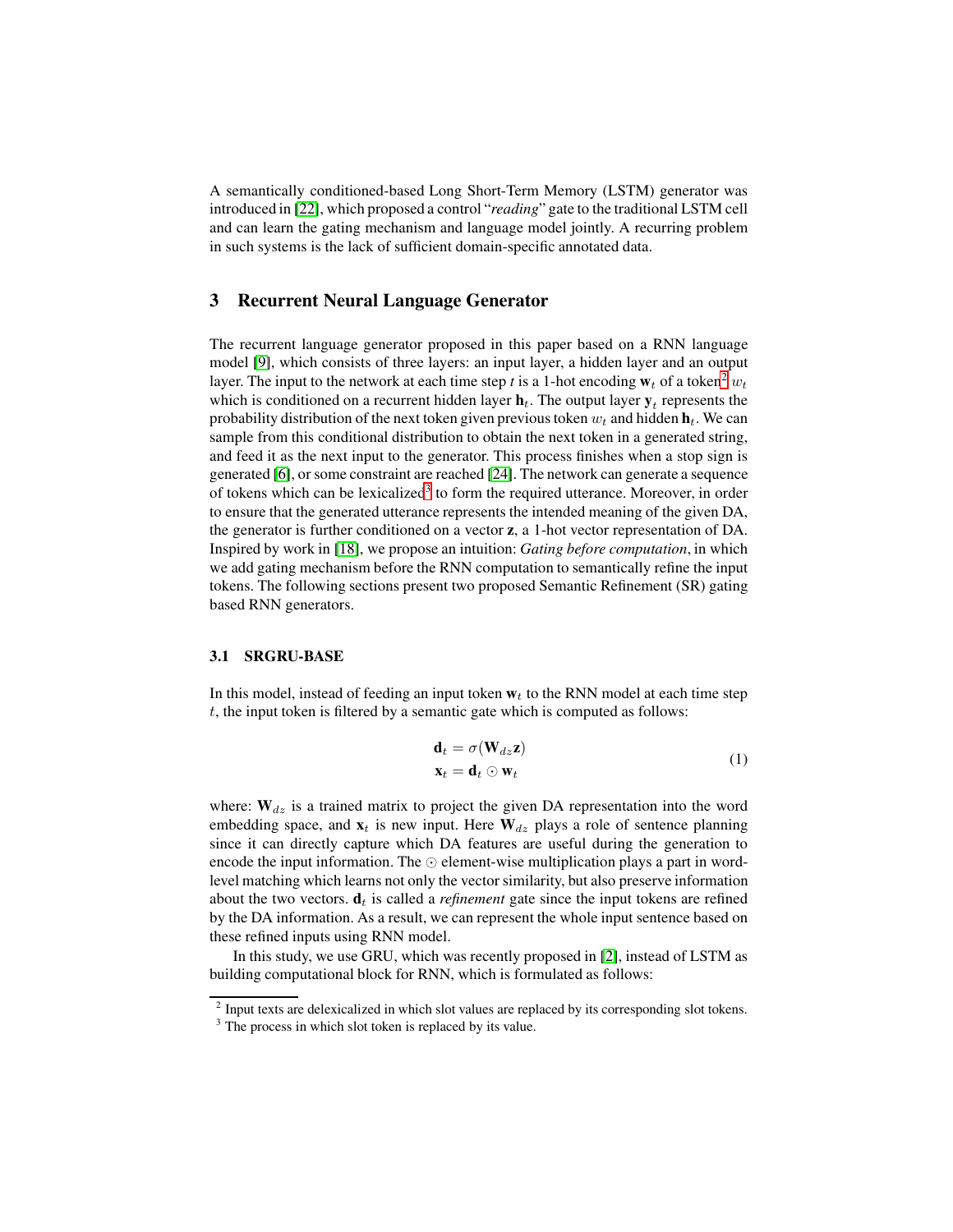<span id="page-3-0"></span>

Fig. 1: SRGRU-Context cell. The blue dashed box is a traditional GRU cell in charge of surface realization, while the red parts form sentence planning based on a sigmoid control gate  $\mathbf{d}_t$  and a dialogue act z. The contextual information  $\mathbf{h}_{t-1}$  is imported into the refinement gate  $\mathbf{d}_t$  via red dotted line. The SRGRU-Base is achieved by omitting this link.

<span id="page-3-1"></span>
$$
\mathbf{r}_t = \sigma(\mathbf{W}_{rx}\mathbf{x}_t + \mathbf{W}_{rh}\mathbf{h}_{t-1})
$$
\n(2)

<span id="page-3-2"></span>
$$
\mathbf{u}_t = \sigma(\mathbf{W}_{ux}\mathbf{x}_t + \mathbf{W}_{uh}\mathbf{h}_{t-1})
$$
\n(3)

<span id="page-3-3"></span>
$$
\tilde{\mathbf{h}_t} = \tanh(\mathbf{W}_{hx}\mathbf{x}_t + r_t \odot \mathbf{W}_{hh}\mathbf{h}_{t-1})
$$
\n(4)

$$
\mathbf{h}_t = \mathbf{u}_t \odot \mathbf{h}_{t-1} + (1 - \mathbf{u}_t) \odot \tilde{\mathbf{h}_t}
$$
 (5)

where:  $W_{rx}$ ,  $W_{rh}$ ,  $W_{ux}$ ,  $W_{uh}$ ,  $W_{hx}$ ,  $W_{hh}$  are weight matrices;  $\mathbf{r}_t$ ,  $\mathbf{u}_t$  are reset and update gate, respectively, and ⊙ denotes for element-wise product. The Semantic Refinement GRU (SRGRU)-Base architecture is shown in Figure [1.](#page-3-0)

Finally, the output distribution of each token is defined by applying a softmax function  $g$  as follows:

$$
P(w_{t+1} | w_t, w_{t-1}, \dots w_0, \mathbf{z}) = g(\mathbf{W}_{ho}\mathbf{h}_t)
$$
\n
$$
(6)
$$

where:  $W_{ho}$  is learned linear projection matrix. At training time, we use the ground truth token for the previous time step in place of the predicted output. At test time, we implement a simple beam search to over-generate several candidate responses.

# 3.2 SRGRU-CONTEXT

SRGRU-Base uses only the DA information to gate the input sequence token by token. As a results, this gating mechanism may not capture the relationship between multiple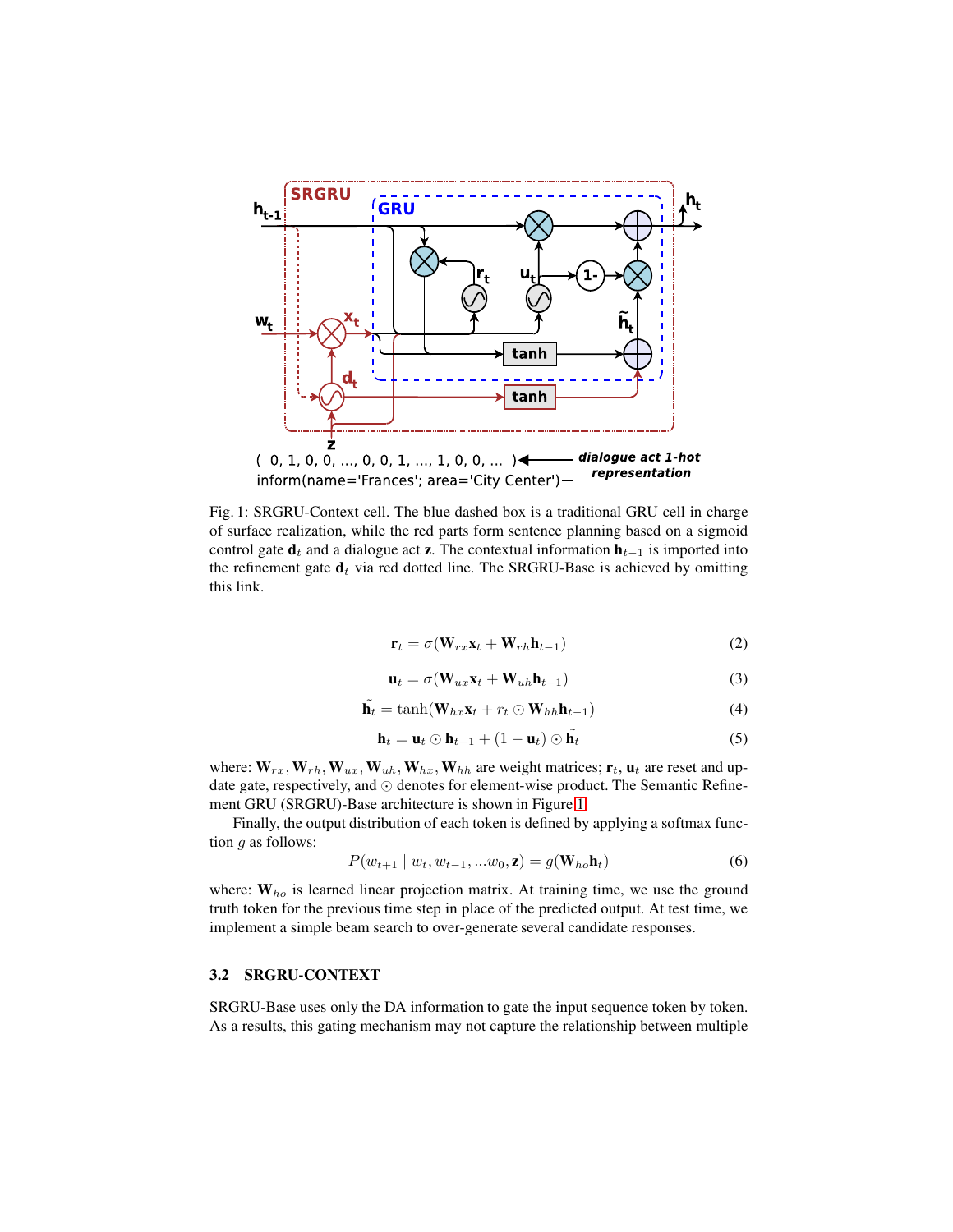words. In order to import context information into the gating mechanism, the Equation [1](#page-2-1) is modified as follows:

<span id="page-4-1"></span>
$$
\mathbf{d}_t = \sigma(\mathbf{W}_{dz}\mathbf{z} + \mathbf{W}_{dh}\mathbf{h}_{t-1})
$$
  

$$
\mathbf{x}_t = \mathbf{d}_t \odot \mathbf{w}_t
$$
 (7)

where:  $W_{dz}$  and  $W_{dh}$  are weight matrices.  $W_{dh}$  acts like a key phrase detector that learns to capture the pattern of generation tokens or the relationship between multiple tokens. In other words, the new input  $x_t$  consists of information of the original input token  $w_t$ , the dialogue act **z**, and the hidden context  $\mathbf{h}_{t-1}$ .  $\mathbf{d}_t$  is called the *refinement* gate because the input tokens are refined by a combination gating information of the dialogue act **z** and the previous hidden state  $h_{t-1}$ . By taking advantage of gating mechanism from the LSTM model [\[5\]](#page-10-11) in which the gating mechanism is employed to solve the gradient vanishing and exploding problem, we propose to apply the refinement gate deeper into the GRU cell. Firstly, the GRU reset and update gates can be further influenced on the given dialogue act **z** and the refined input  $x_t$ . The Equations [\(2\)](#page-3-1) and [\(3\)](#page-3-2) are modified as follows:

$$
\mathbf{r}_t = \sigma(\mathbf{W}_{rx}\mathbf{x}_t + \mathbf{W}_{rh}\mathbf{h}_{t-1} + \mathbf{W}_{rz}\mathbf{z})
$$
(8)

$$
\mathbf{u}_t = \sigma(\mathbf{W}_{ux}\mathbf{x}_t + \mathbf{W}_{uh}\mathbf{h}_{t-1} + \mathbf{W}_{uz}\mathbf{z})
$$
(9)

where:  $W_{rz}$  and  $W_{uz}$  act like background detectors that learn to control the style of the generating sentence. Secondly, Equation [\(4\)](#page-3-3) is modified so that the candidate activation  $\tilde{\mathbf{h}}_t$  also depends on the refinement gate,

$$
\tilde{\mathbf{h}_t} = \tanh(\mathbf{W}_{hx}\mathbf{x}_t + \mathbf{r}_t \odot \mathbf{W}_{hh}\mathbf{h}_{t-1}) + \tanh(\mathbf{W}_{dc}\mathbf{d}_t) \tag{10}
$$

By this way, the reset and update gates learn not only the long-term dependency but also the gating information from the dialogue act and the previous hidden state. We call the resulting architecture Semantic Refinement GRU (SRGRU)-Context which is shown in Figure [1.](#page-3-0)

#### <span id="page-4-0"></span>3.3 Training

The cost function was the negative log-likelihood and computed by:

$$
F(\theta) = -\sum_{t=1}^{T} \mathbf{y}_t^{\top} \log \mathbf{p}_t
$$
 (11)

where  $y_t$  is the ground truth word distribution,  $p_t$  is the predicted word distribution, T is length of the input sequence. The generators were trained by treating each sentence as a mini-batch with the  $l_2$  regularization was added to the cost function for every 10 training examples. The models were initialized with pre-trained word vectors GLOVE [\[12\]](#page-10-12) and optimized by using stochastic gradient descent and back propagation through time. To prevent over-fitting, early stopping was implemented using a validation set.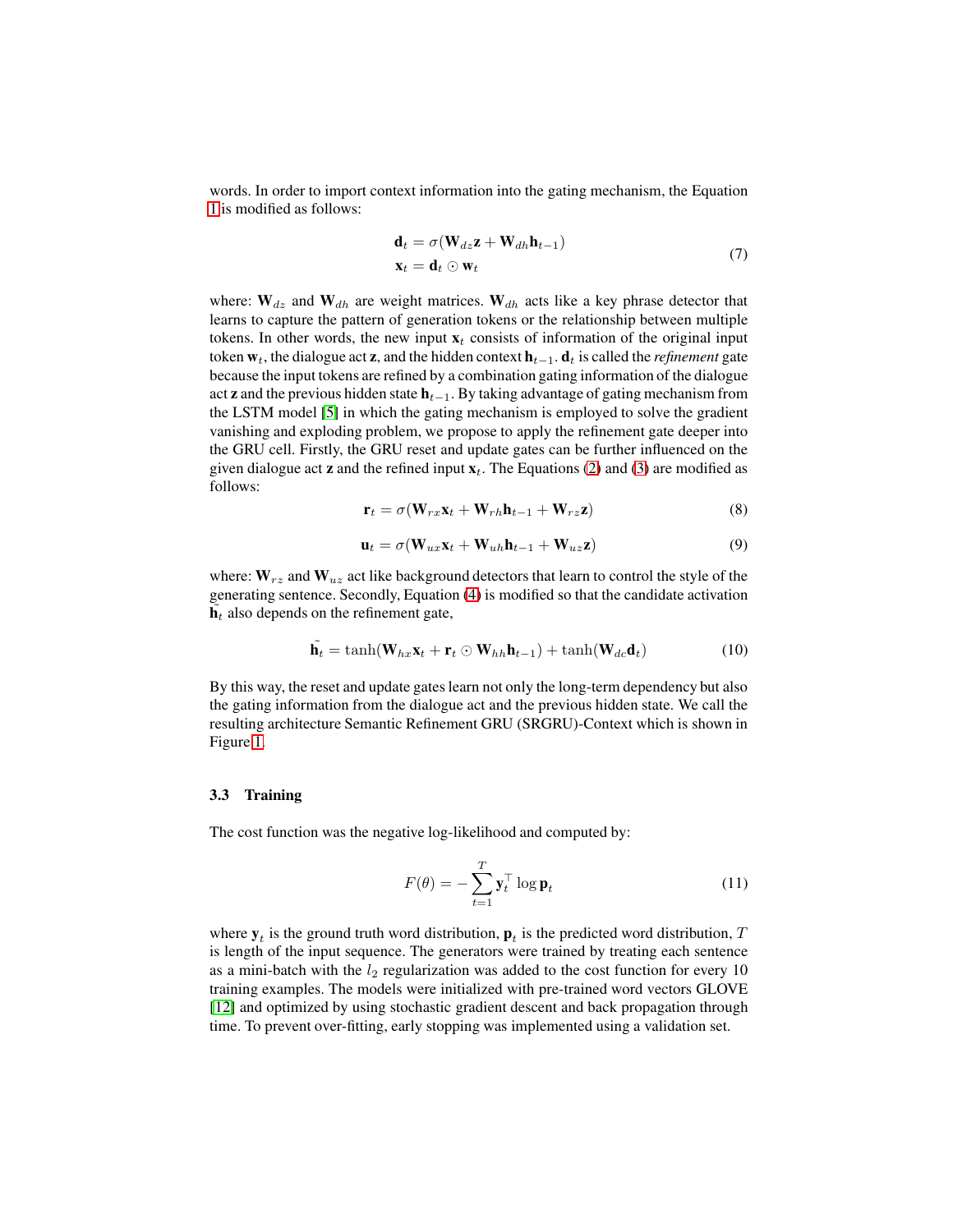#### 3.4 Decoding

The decoding phase we employ here is similar to [\[16\]](#page-11-7) which consists of over-generation and re-ranking phases. The forward generator, in the over-generation phase, is conditioned on the given DA uses a beam search algorithm to generate candidate utterances, whereas the cost of forward generator  $F_{fw}(\theta)$ , in the re-ranking phase, is computed to form the re-ranking score  $R$  as follows:

$$
R = F_{fw}(\theta) + \lambda ERR \tag{12}
$$

where  $\lambda$  is a trade off constant which is set to a large value in order to severely penalize nonsensical outputs. The slot error rate  $ERR$ , which is the number of generated slots that are either redundant or missing, is computed by:

$$
ERR = \frac{p+q}{N} \tag{13}
$$

where N is the total number of slots in DA, and  $p$ ,  $q$  is the number of missing and redundant slots, respectively. The ERR re-ranking criteria as mentioned in [\[22\]](#page-11-2) cannot handle arbitrary slot-value pairs, *i.e. binary* slots or slots that take *dont care* value, because such these pairs cannot be delexicalized and matched.

## 4 Experiments

#### <span id="page-5-0"></span>4.1 Datasets

We conducted experiments using four different NLG domains: finding a restaurant, finding a hotel, buying a laptop, and buying a television. The Restaurant and Hotel domains were collected in [\[22\]](#page-11-2) which contain system dialogue acts, shared slots, and specific domain slots. The Laptop and TV datasets have been released in [\[20\]](#page-11-8) with about 13K distinct DAs in the Laptop and 7K distinct DAs in the TV. These two datasets have a much larger input space but only one training example for each DA so that the system must learn partial realization of concepts and be able to recombine and apply them to unseen DAs. The number of dialogue act types and slots of datasets is also larger than in Restaurant and Hotel datasets. As a result, the NLG tasks for the Laptop and TV datasets become much harder.

#### 4.2 Experimental Setups

The generators were implemented using the TensorFlow library [\[1\]](#page-10-13) and trained by partitioning each of the datasets into training, validation and testing set in the ratio 3:1:1. The hidden layer size was set to be 80, and the generators were trained with a 70% of dropout rate. We perform 5 runs with different random initialization of the network and the training is terminated by using early stopping as described in Section [3.3.](#page-4-0) We select model that yields the highest BLEU score on the validation set. The decoder procedure used beam search with a beam width of 10. We set  $\lambda$  to 1000 to severely discourage the reranker from selecting utterances which contain either redundant or missing slots. For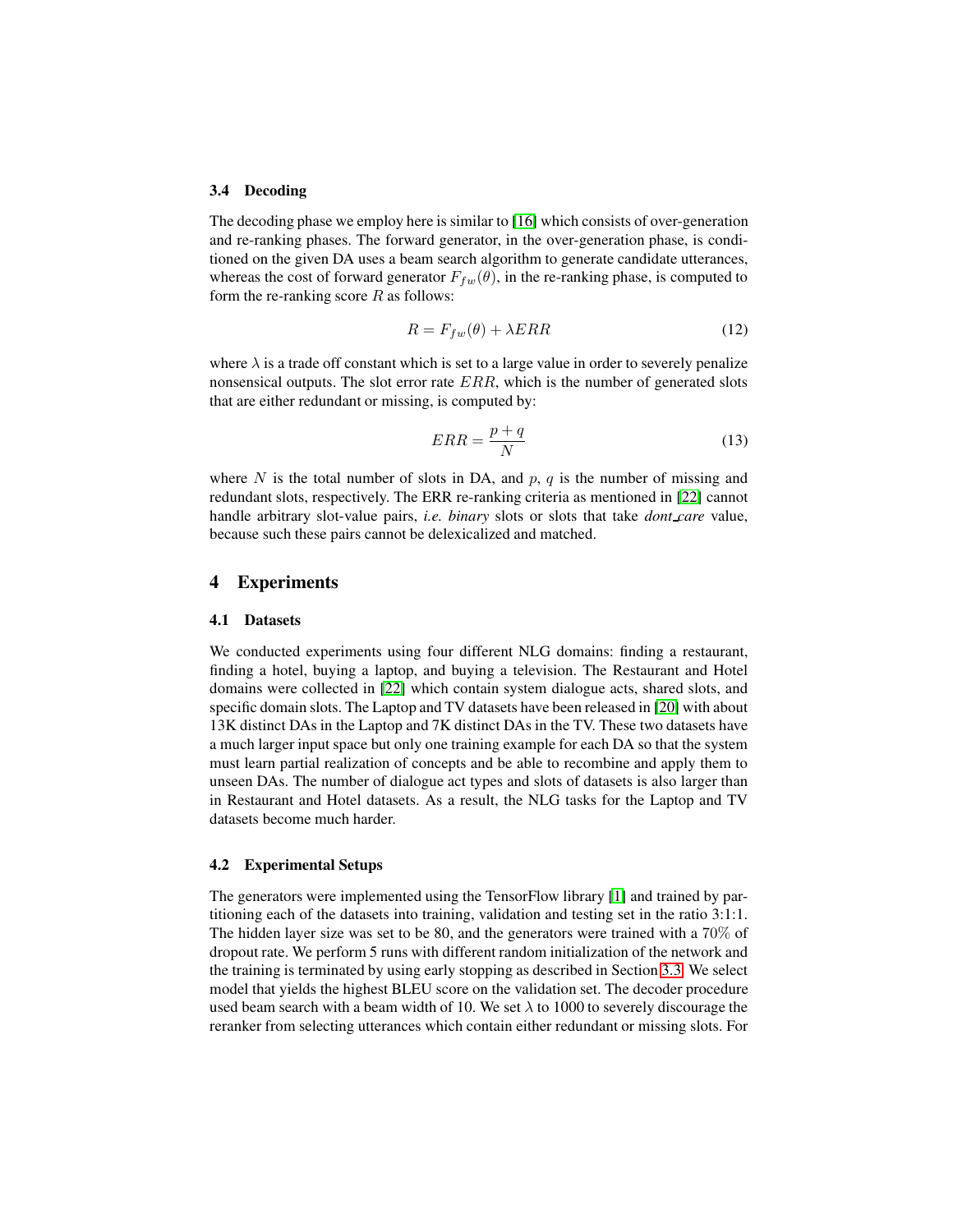each DA, we over-generated 20 candidate utterances and selected the top 5 realizations after reranking. Because the proposed models work stochastically, except the results reported in Table [1,](#page-7-0) all the results shown were averaged over 5 randomly initialized networks.

Since some sentences may depend on both the past and the future during generation, we train another backward SRGRU-Context to utilizing the flexibility of the refinement gate  $\mathbf{d}_t$ , in which we tie its weight matrices such  $\mathbf{W}_{dz}$  and  $\mathbf{W}_{dh}$  (Equation [7\)](#page-4-1) for both. We found that by tying matrix  $W_{dz}$  for both forward and backward RNNs, the proposed generator seems to produce more correct and grammatical utterances than those having the only forward RNN. This model called Tying Backward SRGRU-Context (TB-SRGRU).

In order to better understand the effectiveness of the proposed model, we conduct more experiments to compare the SRGRU-Context with the previous generator SCLSTM in a variety of setups on proportion of training corpus, beam size, and top- $k$ best results. Firstly, the Restaurant and TV datasets were chosen, in which the SCLSTM model obtained the best performances and the NLG task comes from a limited domain to a more diverse domain as described in Section [4.1.](#page-5-0) In this setup, the models were run with different size of training corpus. Secondly, we examined the stability of SRGRU-Context model on different setups of beam size and top-k best results.

## 4.3 Evaluation Metrics and Baselines

The generator performance was assessed by using two objective evaluation metrics, the BLEU score and the slot error rate ERR. Note that the slot error rate ERR was computed as an auxiliary metric alongside the BLEU score and calculated by averaging slot errors over each of the top 5 realizations in the entire corpus. Both metrics were computed by adopting code from an open source benchmark toolkit for Natural Language Generation<sup>3</sup>.

We compared our proposed models against with the general GRU (GRU-Base) and three strong baselines released from the NLG toolkit:

- ENCDEC proposed in [\[21\]](#page-11-9) which applies the attention mechanism to an RNN encoder-decoder.
- HLSTM proposed in [\[19\]](#page-11-1) which uses a heuristic gate to ensure that all of the attribute-value information was accurately captured when generating.
- SCLSTM proposed in [\[22\]](#page-11-2) which can learn the gating signal and language model jointly.

## 5 Results and Analysis

Overall, the proposed models SRGRUs consistently achieve better performance in term of the BLEU score in all domains. Especially, on the Hotel and TV datasets, the proposed models outperform the previous methods in both evaluation metrics. Moreover, our models also outperform the GRU basic model (GRU-Base) in all cases. However,

<span id="page-6-0"></span><sup>3</sup> https://github.com/shawnwun/RNNLG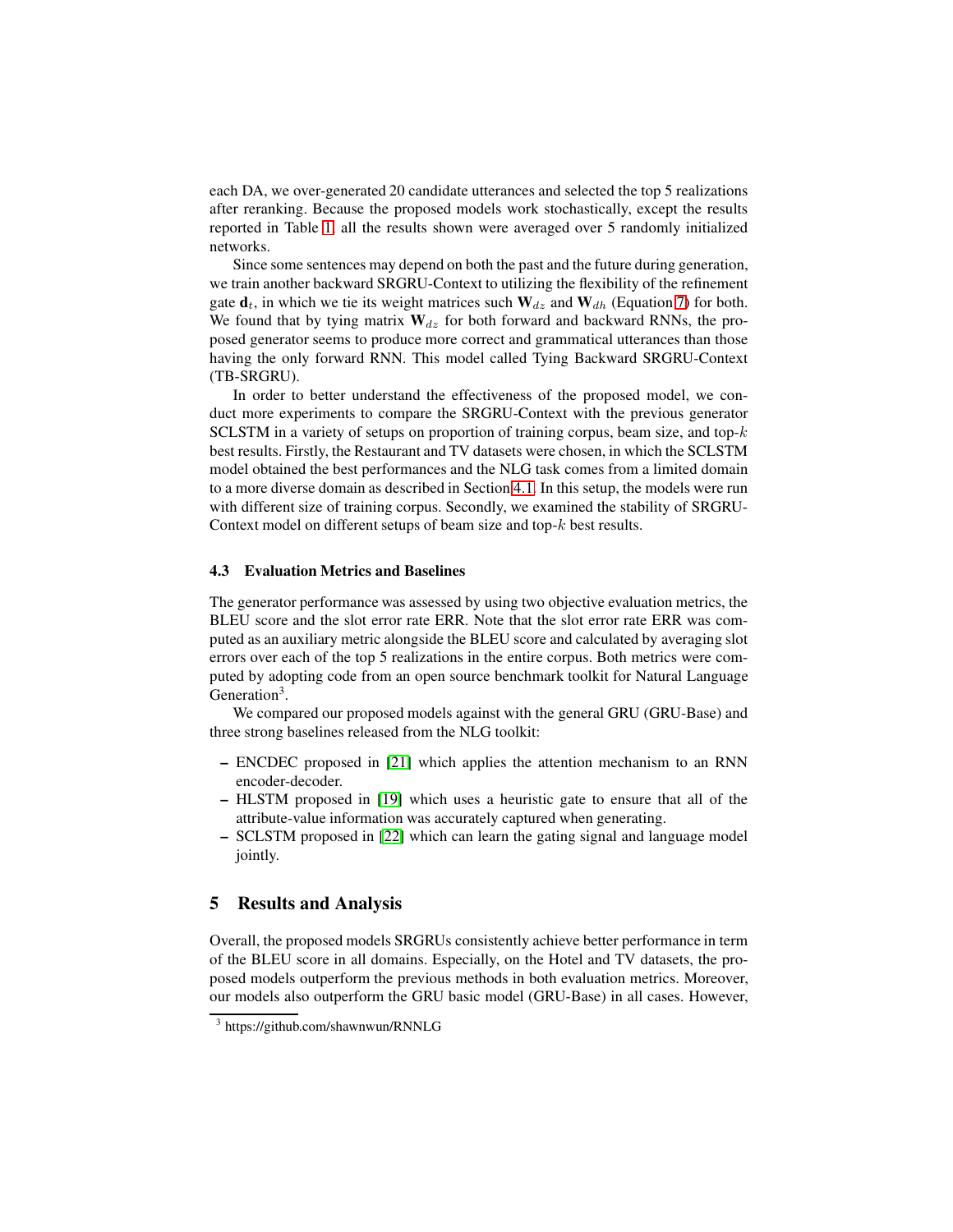<span id="page-7-0"></span>Table 1: Comparison performance on four datasets in terms of the BLEU and the error rate ERR(%) scores; bold denotes the best and *italic* shows the second best model. The results were produced by training each network on 5 random initialization and selected model with the highest validation BLEU score.

| Model                                                             | <b>Restaurant</b> |     | Hotel |  | Laptop |  | TV                                                                      |     |
|-------------------------------------------------------------------|-------------------|-----|-------|--|--------|--|-------------------------------------------------------------------------|-----|
|                                                                   |                   | ERR |       |  |        |  | BLEU ERR BLEU ERR BLEU                                                  | ERR |
| <b>ENCDEC</b>                                                     |                   |     |       |  |        |  | 0.7398 2.78% 0.8549 4.69% 0.5108 4.04% 0.5182 3.18%                     |     |
| <b>HLSTM</b>                                                      |                   |     |       |  |        |  | 0.7466 0.74% 0.8504 2.67% 0.5134 1.10% 0.5250 2.50%                     |     |
| <b>SCLSTM</b>                                                     |                   |     |       |  |        |  | $0.7525$ $0.38\%$ $0.8482$ $3.07\%$ $0.5116$ $0.79\%$ $0.5265$ $2.31\%$ |     |
| <b>GRU-Base</b>                                                   |                   |     |       |  |        |  | 0.7381 1.41% 0.8455 2.66% 0.5153 1.77% 0.5245 2.03%                     |     |
| <b>SRGRU-Base</b>                                                 |                   |     |       |  |        |  | $0.7549$ $0.56\%$ $0.8640$ $1.21\%$ $0.5190$ $1.56\%$ $0.5305$ $1.62\%$ |     |
| SRGRU-Context 0.7634 0.49% 0.8776 0.98% 0.5191 1.19% 0.5311 1.33% |                   |     |       |  |        |  |                                                                         |     |
| TB-SRGRU                                                          |                   |     |       |  |        |  | $0.7637$ $0.47\%$ $0.8642$ 1.56% $0.5208$ $0.93\%$ $0.5312$ 1.01%       |     |

<span id="page-7-1"></span>Table 2: Comparison performance on variety of SRGRU models on four datasets in terms of the BLEU and the error rate ERR(%) scores. The results were averaged over 5 randomly initialized networks for each proposed model. <sup> $\natural$ </sup> reported in [\[22\]](#page-11-2).

| Model                                                             | <b>Restaurant</b>                                                       |  | Hotel |  | Laptop |  | TV                                  |  |
|-------------------------------------------------------------------|-------------------------------------------------------------------------|--|-------|--|--------|--|-------------------------------------|--|
|                                                                   |                                                                         |  |       |  |        |  | BLEU ERR BLEU ERR BLEU ERR BLEU ERR |  |
| <b>SCLSTM<sup>1</sup></b>                                         | $0.7211$ $0.62\%$ $0.8020$ $0.78\%$                                     |  |       |  |        |  |                                     |  |
| $+{\rm deep}^{\natural}$                                          | $0.7310$ $0.46\%$ $0.8320$ $0.41\%$ -                                   |  |       |  |        |  |                                     |  |
| <b>GRU-Base</b>                                                   | 0.7208 1.55% 0.8426 1.97% 0.5158 1.94% 0.5244 2.11%                     |  |       |  |        |  |                                     |  |
| SRGRU-Base 0.7526 1.33% 0.8622 1.12% 0.5165 1.79% 0.5311 1.56%    |                                                                         |  |       |  |        |  |                                     |  |
| SRGRU-Context 0.7614 0.99% 0.8677 1.75% 0.5182 1.41% 0.5312 1.37% |                                                                         |  |       |  |        |  |                                     |  |
| TB-SRGRU                                                          | $0.7608$ $0.88\%$ $0.8584$ $1.63\%$ $0.5188$ $1.35\%$ $0.5316$ $1.27\%$ |  |       |  |        |  |                                     |  |

the proposed models get worse on the Restaurant and Hotel datasets in terms of the error rate ERR score in comparison with SCLSTM. This indicates the advantage of the proposed refinement gate. A comparison of the two proposed generators is shown in Table [2:](#page-7-1) Without the backward RNN reranker, the generator tends to make semantic errors since it gains the higher slot error rate ERR. However, using the backward SR-GRU reranker can improve the results in both evaluation metrics. This reranker provides benefit to the generator on producing higher-quality utterances.

Figure [2](#page-8-0) compares two generators trained with different proportion of data evaluated on two metrics. As can be seen in Figure [2a,](#page-8-0) the SCLSTM model achieves better results than SRGRU-Context model on both of BLEU and ERR scores since a small amount of training data was provided. However, the SRGRU-Context obtains the higher BLEU score and slightly higher ERR score as more training data was fed. On the other hand, in a more diverse dataset TV, the SRGRU-Context model consistently outperforms the SCLSTM on both evaluation metrics no matter how much training data is (Figure [2b\)](#page-8-0). This is mainly due to the ability of refinement gate which feeds to the GRU model a new input  $x_t$  conveying useful information filtered from the original input and the gating mechanism. Moreover, this gate also keeps the pattern of the generated utterance during generation. As a result, it can have a better realization of unseen slot-value pairs.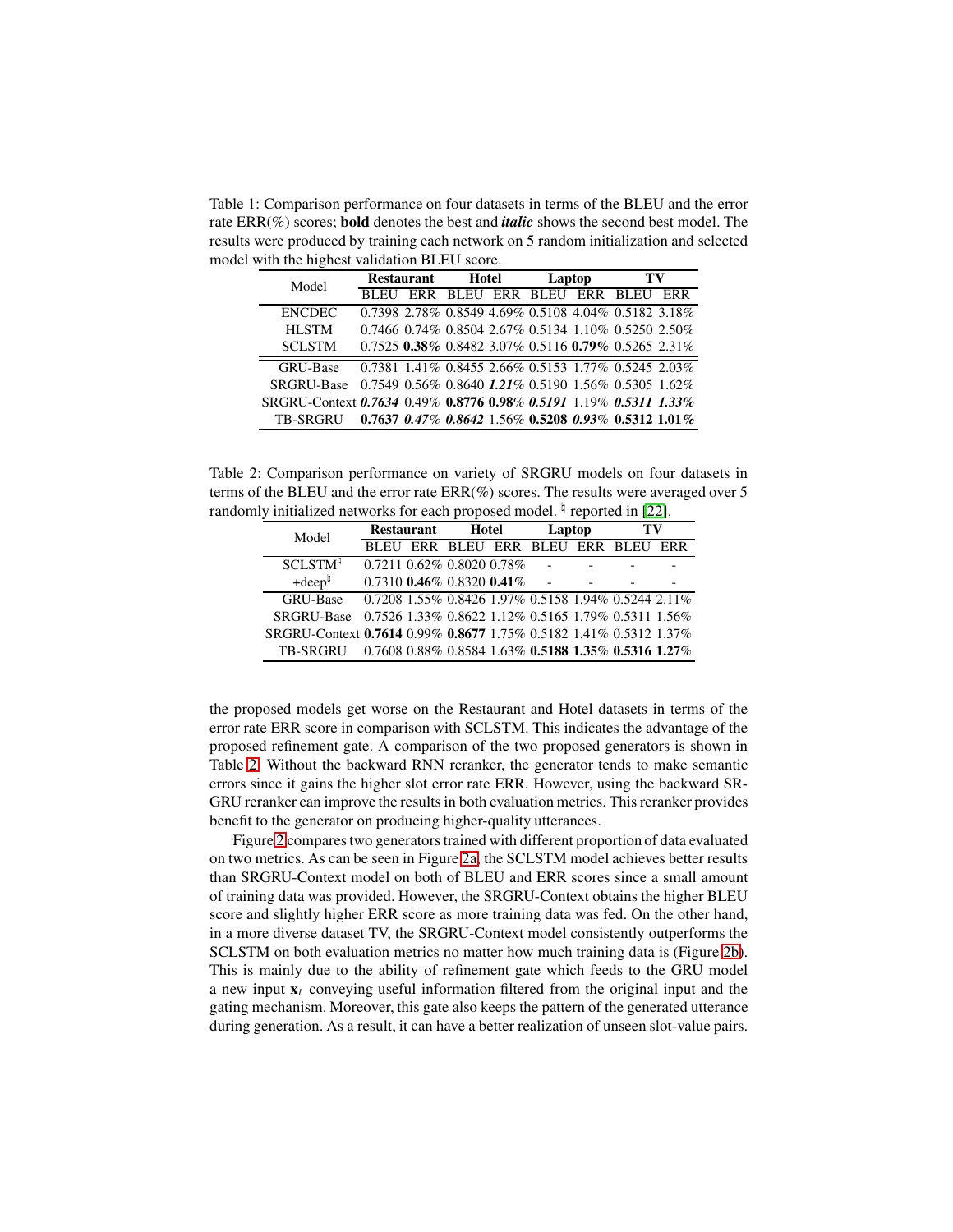<span id="page-8-0"></span>

Fig. 2: Comparison of two generators SRGRU-Context and SCLSTM which are trained with different proportion of training data.

Figure [3a](#page-8-1) shows an effect of beam size on the SRGRU-Context model evaluated on Restaurant and TV datasets. As can be seen that, the model performs worse in terms of degrading the BLEU score and upgrading the slot error rate ERR when the beam size increases. The model seems to perform best with beam size less than 100. Figure [3b](#page-8-1) presents an effect of top- $k$  best results in which we fixed the beam size at 100 and top- $k$ best results varied as  $k = 1, 5, 10$  and 20. In each case, the BLEU and the error rate ERR scores were computed on Restaurant and TV datasets. The results are consistent with Figure [3a](#page-8-1) in which the BLEU and ERR scores get worse as more top- $k$  best utterances were chosen.

<span id="page-8-1"></span>

(a) Curves on variation of Beam size

(b) Curves on variation of Top-k/Beam-size

Fig. 3: RGRU-Context generator was trained with different Beam size (*a*) and Top-k best results (*b*) and evaluated on Restaurant and TV datasets.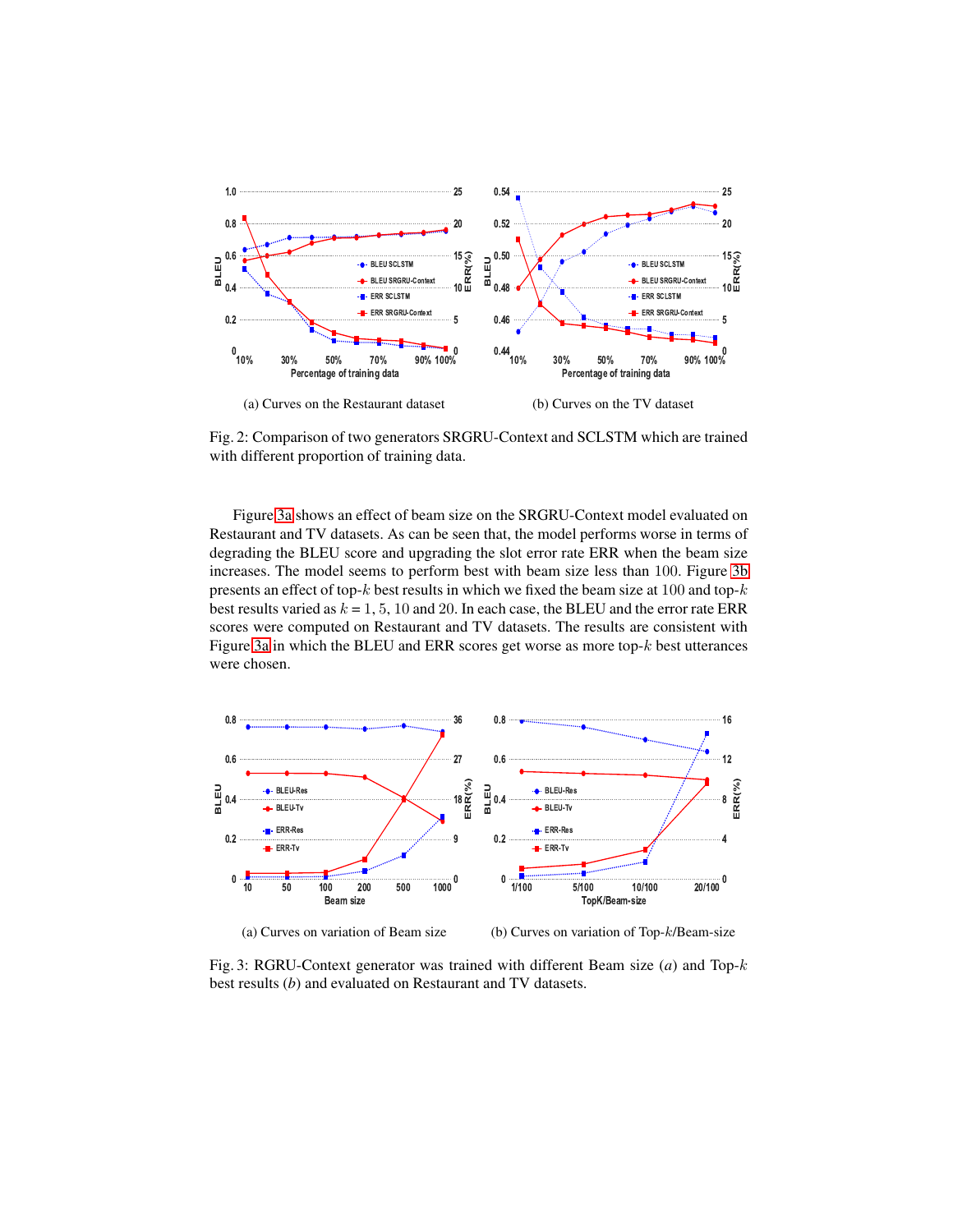<span id="page-9-0"></span>Table 3: Comparison of top responses generated for some input dialogue acts between different models. Errors are marked in color (missing, misplaced, repeated, grammar information).  $^{\dagger}$  and  $^{\dagger}$  denotes the baselines and the proposed models, respectively.

| Model                        | <b>Generated Responses</b>                                                                                 |  |  |  |  |
|------------------------------|------------------------------------------------------------------------------------------------------------|--|--|--|--|
| <b>Input DA</b>              | inform_count(type=restaurant; count=2; food=Basque; kidsallowed=no; pricerange=moderate)                   |  |  |  |  |
| Reference                    | There are 2 restaurants where no children are allowed in the moderate price range and serving Basque       |  |  |  |  |
|                              | food.                                                                                                      |  |  |  |  |
| ENCDEC <sup>†</sup>          | There are 2 restaurants that are moderately priced and do not allow kids. [Basque]                         |  |  |  |  |
| HLSTM <sup>†</sup>           | There are 2 Basque restaurants that are moderately priced and does not allow kids.                         |  |  |  |  |
| SCLSTM <sup>†</sup>          | There are 2 Basque restaurants that are moderate and does not allow children.                              |  |  |  |  |
| SRGRU-C <sup>1</sup>         | There are 2 moderate restaurants that serve Basque food and does not allow children.                       |  |  |  |  |
| <b>TB-SRGRU</b> <sup>¤</sup> | There are 2 moderately priced Basque restaurants that do not allow kids                                    |  |  |  |  |
| <b>Input DA</b>              | inform(name=the Carriage Inn; hasinternet=yes; dogsallowed=no)                                             |  |  |  |  |
| Reference                    | The Carriage Inn is a nice place, it has internet and where no dogs are allowed.                           |  |  |  |  |
| $ENCDEC^{\dagger}$           | The Carriage Inn does not allow dogs. [has internet]                                                       |  |  |  |  |
| HLSTM <sup>†</sup>           | The Carriage Inn does not allow dogs, do not allow dogs [do not allow dogs].                               |  |  |  |  |
| SCLSTM <sup>†</sup>          | The Carriage Inn does not allow dogs and has internet.                                                     |  |  |  |  |
| SRGRU-C <sup>#</sup>         | The Carriage Inn has internet and does not allow dogs.                                                     |  |  |  |  |
| <b>TB-SRGRU</b> <sup>¤</sup> | The Carriage Inn does not allow dogs and it has internet.                                                  |  |  |  |  |
| <b>Input DA</b>              | $compare(name = Triton 52; ecorating = A +$ ; $family = L7; name = Hades 76; ecorating = C; family = L9)$  |  |  |  |  |
| Reference                    | Compared to Triton 52 which is in the $A+eco$ rating and is in the L7 product family, Hades 76 is in the C |  |  |  |  |
|                              | eco rating and is in the L9 product family. Which one do you prefer?                                       |  |  |  |  |
| $ENCDEC^{\dagger}$           | The Triton 52 has an A+ eco rating, the Hades 76 in the L7 product family and has an C eco rating. $[L7,$  |  |  |  |  |
|                              | L9                                                                                                         |  |  |  |  |
| HLSTM <sup>†</sup>           | The Triton 52 is in the L7 product family with an A+ eco rating, while the Hades 76 has a C eco rating,    |  |  |  |  |
|                              | which do you prefer? [L9]                                                                                  |  |  |  |  |
| SCLSTM <sup>†</sup>          | The Triton 52 has an A+ eco rating, the Hades 76 is in the L7 family and has a eco rating of C. [L7, L9]   |  |  |  |  |
| SRGRU-C <sup>1</sup>         | The Triton 52 is in the L7 product family and an A+ eco rating, the Hades 76 is in the L9 family and has   |  |  |  |  |
|                              | an C eco rating.                                                                                           |  |  |  |  |
| <b>TB-SRGRU</b> <sup>¤</sup> | The Triton 52 has an A+ eco rating, in the L7 product family, the Hades 76 has a C eco rating and is in    |  |  |  |  |
|                              | the L9 product family.                                                                                     |  |  |  |  |

Table [3](#page-9-0) shows comparison of top responses generated by different models for given DAs. Firstly, both models SCLSTM and SRGRU-Context seem to produce the same kind of error, for example, *grammar* mistakes or *missing* information, partly because of using the same idea about gating mechanism. However, TB-SRGRU, with tying the refinement gate, has ability to fix this problem and produce the correct utterances (row 1 of Table [3\)](#page-9-0). Secondly, as noted earlier, one problem of the previous methods is the ability to handle the *binary* slot and slots that take *don't care* value. Both SCLSTM and the proposed models are able to handle this problem (row 2 of Table [3\)](#page-9-0). Finally, the TV dataset is more diverse and much harder than the others because the order of slot-value pairs should be considered during generation. For example, to generate a comparison sentence of 2 items *Triton 52* and *Hades 76* for given dialogue act *compare(name=Triton 52; ecorating=A+; family=L7; name=Hades 76; ecorating=C; family=L9)*, the generator should consider that *A+* and *L7* values belong to the former item while *C* and *L9* values to the latter. The HLSTM tends to make the *repeated* information error while the ENCDEC and SCLSTM seem to *misplace* the slot value during generation. Take *L7* value, for instance, which should be generated follow the *Triton 52* instead of *Hades 76* as in row 3 of Table [3.](#page-9-0) We found that both proposed models SRGRU-Context and TB-SRGRU can deal with this problem to generate appropriate utterances.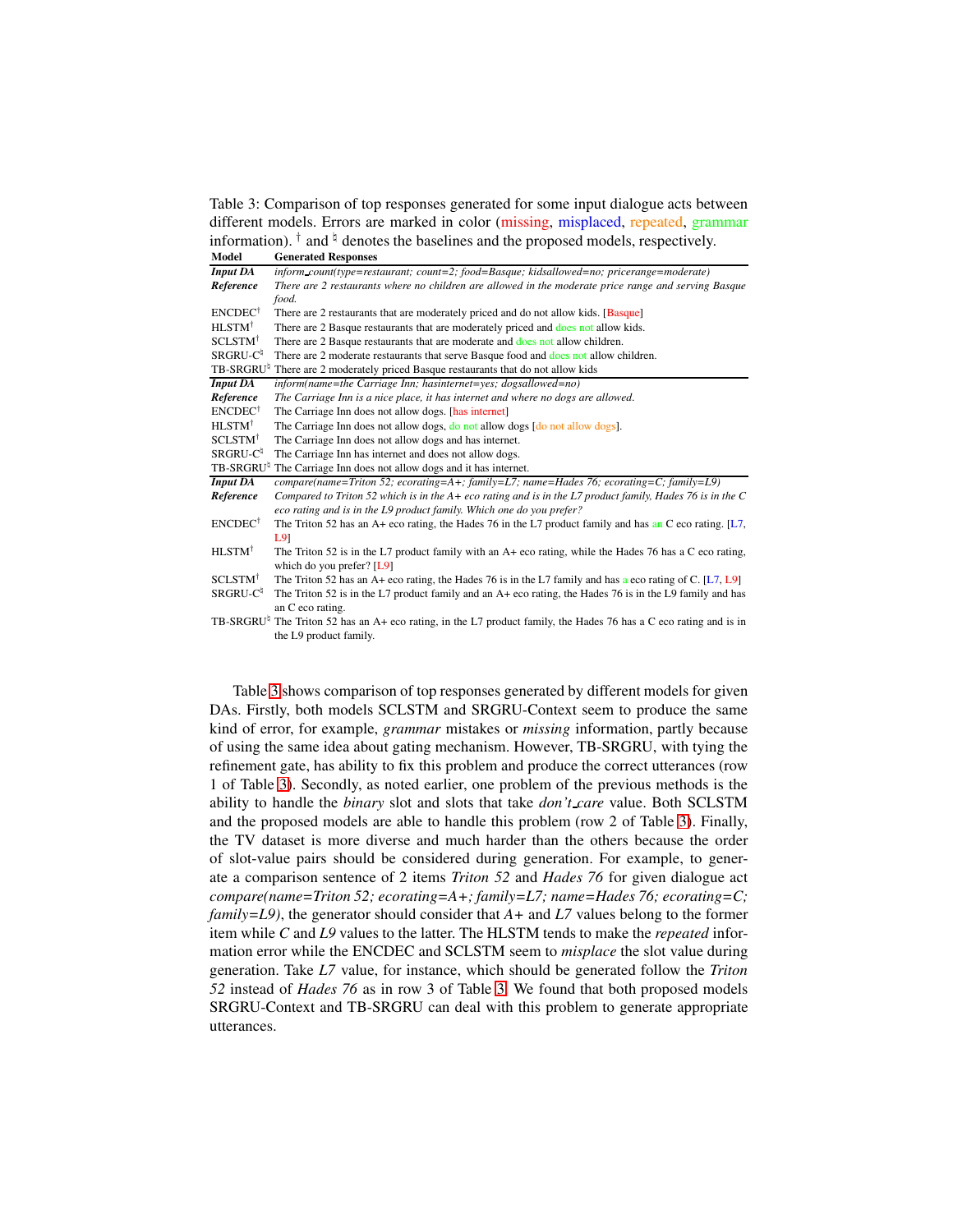# 6 Conclusion and Future Work

We propose a gating mechanism GRU-based generator, in which we introduced a refinement gate to semantically refine the original input tokens. The refined inputs conveying meaningful information are then fed into the GRU cell. The proposed models can learn from the unaligned data to produce natural language responses conditioned on the given DA. We extensively evaluated our model on four NLG datasets and compared against the previous generators. The results show that the proposed models obtain better performance than the existing generators on all of four NLG domains in terms of the BLEU and ERR metrics. In the future, we plan to further investigate the gating mechanism to multi-domain NLG since the refinement gate shows its ability to handle the unseen slot-value pairs.

## Acknowledgment

This work was supported by the JSPS KAKENHI Grant number JP15K16048.

# References

- <span id="page-10-13"></span>1. Abadi, M., Agarwal, A., Barham, P., Brevdo, E., Chen, Z., Citro, C., Corrado, G.S., Davis, A., Dean, J., Devin, M., et al.: Tensorflow: Large-scale machine learning on heterogeneous distributed systems. arXiv preprint arXiv:1603.04467 (2016)
- <span id="page-10-10"></span>2. Bahdanau, D., Cho, K., Bengio, Y.: Neural machine translation by jointly learning to align and translate. arXiv preprint arXiv:1409.0473 (2014)
- <span id="page-10-0"></span>3. Cheyer, A., Guzzoni, D.: Method and apparatus for building an intelligent automated assistant (Mar 18 2014), uS Patent 8,677,377
- <span id="page-10-3"></span>4. Dušek, O., Jurčíček, F.: Sequence-to-sequence generation for spoken dialogue via deep syntax trees and strings. arXiv preprint arXiv:1606.05491 (2016)
- <span id="page-10-11"></span><span id="page-10-7"></span>5. Hochreiter, S., Schmidhuber, J.: Long short-term memory. Neural computation (1997)
- 6. Karpathy, A., Fei-Fei, L.: Deep visual-semantic alignments for generating image descriptions. In: Proc. CVPR. pp. 3128–3137 (2015)
- <span id="page-10-8"></span>7. Lowe, R., Pow, N., Serban, I., Charlin, L., Pineau, J.: Incorporating unstructured textual knowledge sources into neural dialogue systems. In: NIPS Workshop MLNLU (2015)
- <span id="page-10-6"></span>8. Mairesse, F., Young, S.: Stochastic language generation in dialogue using factored language models. CL (2014)
- <span id="page-10-9"></span><span id="page-10-1"></span>9. Mikolov, T.: Recurrent neural network based language model. (2010)
- 10. Oh, A.H., Rudnicky, A.I.: Stochastic language generation for spoken dialogue systems. In: Proc. NAACL. ACL (2000)
- <span id="page-10-4"></span>11. Papineni, K., Roukos, S., Ward, T., Zhu, W.J.: Bleu: a method for automatic evaluation of machine translation. In: Proc. ACL. pp. 311–318. ACL (2002)
- <span id="page-10-12"></span>12. Pennington, J., Socher, R., Manning, C.D.: Glove: Global vectors for word representation. In: EMNLP. vol. 14 (2014)
- <span id="page-10-5"></span>13. Ratnaparkhi, A.: Trainable methods for surface natural language generation. In: Proc. NAACL. ACL (2000)
- <span id="page-10-2"></span>14. Rieser, V., Lemon, O., Liu, X.: Optimising information presentation for spoken dialogue systems. In: Proc. ACL. pp. 1009–1018. ACL (2010)